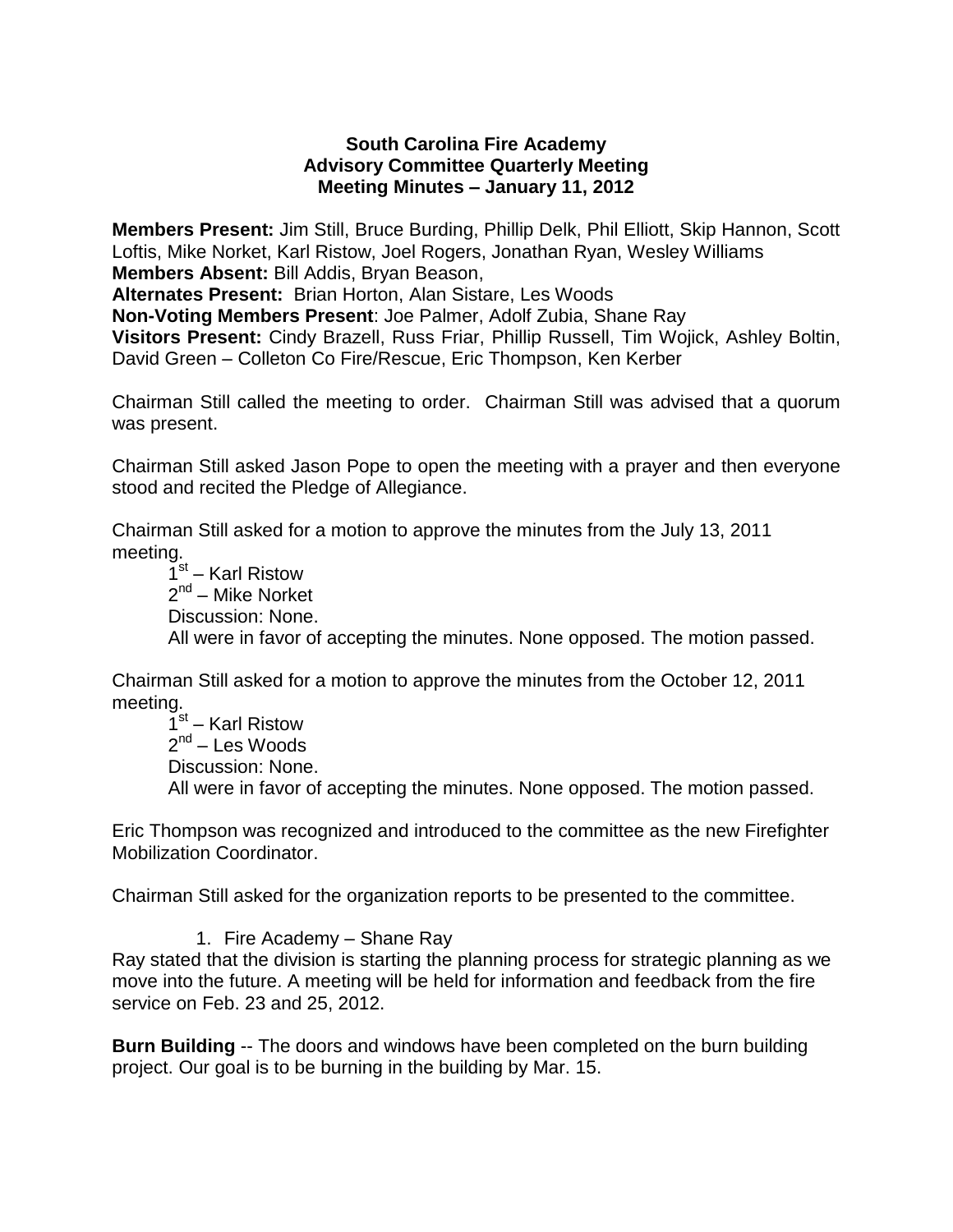**Cafeteria** -- The café has had the new HVAC system installed.

**Recruit class** – we need a change to the EMS portion of the class. The failure rate has been high. In the March class we will only teach First Aid and CPR. The new program from the Red Cross is too difficult. Brian Horton stated that the Red Cross has allowed his fire department to teach the old program. *An adhoc committee of Brian Horton and Jonathan Ryan was created to review this issue and report back to the committee.* **Certification** – the Fire Academy would like to seek Pro Board certification along with IFSAC certifications. There would be fee attached to accept the Pro Board certs. The academy would also like to have an option for a South Carolina Certification. A blended utilization. IFSAC has an alternative standards group – a way to give credit to older firefighters with old training. Ray stated we will pursue this option with our staff and stake holders. This "alternative standard" would be less than IFSAC and Pro Board and only good in South Carolina. This would be mostly for the exterior firefighter who will never go inside a burning structure.

After much group discussion, Zubia stated that the simple fact is we want to support and provide the needs of the customers we serve. This would be another opportunity to help equip our fire chiefs with new information. *A subcommittee of Mike Norket and Scott Loftis was created to help with the "alternative standard".*

**Online registration** – Our goal is to offer online registration in July 2012. We are working thru the process. LLR has full time personnel working on our database.

Adolf Zubia – stated that Sondra Senn will be retiring in March.

Phillip Russell – report was emailed to the committee.

Russ Friar --- stated that all of the academy reports were emailed to the committee. Curriculum is working hard on the online training courses. The response has been great. The POV course should be online shortly. We are preparing to teach the pilot program of the new building construction course.

# **Standing Committees:**

# **Facilities Committee** – no representative

#### **Curriculum Committee** – Karl Ristow

No report; however there is a need for a representative for the advisory committee on all ITC and IDC.

#### **Finance Committee** – Joel Rogers

No report. Ray stated that he and division staff is review the budget in depth.

# **Old Business**

None.